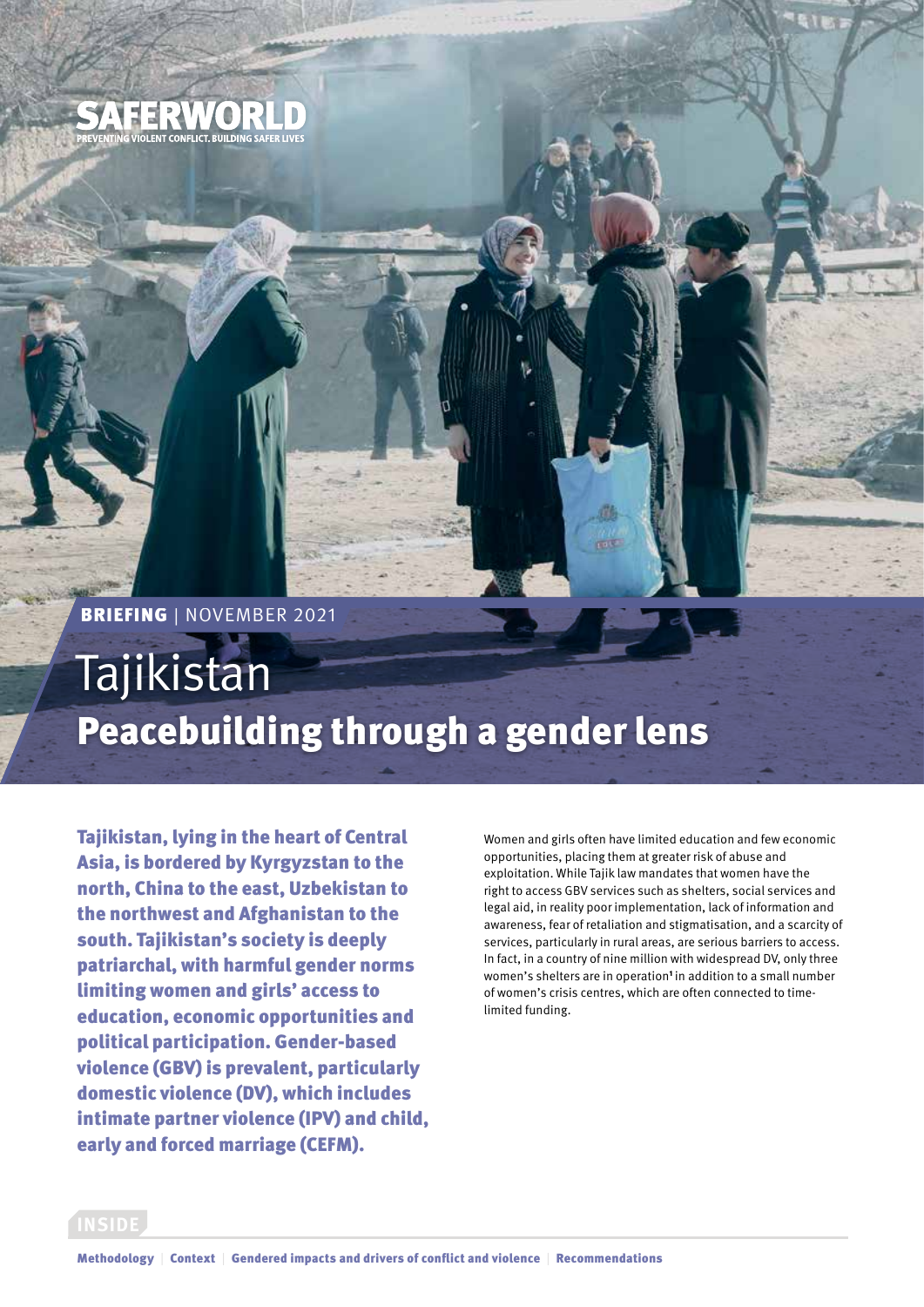# Methodology

Along with other laws protecting women's rights and security, such as combating human trafficking, preventing DV and IPV and guaranteeing equal rights and opportunities for men and women, the national gender policy on enhancing the role of women in the Republic of Tajikistan was adopted in 2010, and is directed toward improving women's participation in education, the labour market, entrepreneurship and political spaces.<sup>3</sup>

In the 2020 Global Gender Gap Index, Tajikistan ranks 137 out of 153 countries with a score of 0.626, which constitutes a decline from its 2014 score of 0.665 (129 out of 187 countries). While scores for women's health and survival can be considered midrange, scores for economic participation, education and political empowerment are significantly low, putting Tajikistan in last place for the Europe and Central Asian (ECA) region.<sup>2</sup>

This briefing aims to present the findings of Saferworld and partners' analysis conducted as part of our community security assessments and gender-sensitive conflict analysis (GSCA)<sup>4</sup> to provide an in-depth overview of the context in Tajikistan in respect to gender and conflict in the selected locations (Isfara, Vanj and Rasht). It explores the power dynamics and the norms that drive conflict and insecurity, which disproportionately affect women and girls. It also provides recommendations for authorities, international donors and civil society to improve policies and develop interventions and services geared towards improving the safety and security of communities using a gender lens and conflict-sensitive approach.

tensions and economic vulnerability, which further weakened women's position and status in society, making many vulnerable to displacement and forcing many into informal or exploitative income-generating activities, including sex work. The civil war created an environment of increased violence, where women were subjected to different types of GBV, including rape, torture, verbal abuse, harassment and CEFM. Civil war and societal breakdown led the country into a socio-economic crisis, resulting in an escalation of criminality and violence during, and immediately after, the conflict.

Over a third of women in Tajikistan have experienced physical, psychological or sexual violence in their lifetimes.<sup>6</sup> Violence against women and girls (VAWG) during the conflict hardened patriarchal norms, with young girls being forced to get married early due to lack of economic resources (marriage is often seen as the only recourse for economic safety.<sup>7</sup> This led to a vicious cycle of women with less education than their mothers pressuring their own daughters into marriage at an early age, before they finish education or pursue other goals.8 Consequently, since the outbreak of the civil war in 1992, both CEFM and polygamy have increased, and women have participated less and less in public life. The war left around 25,000 widows, 55,000 orphans, and 700,000 internally displaced persons (IDPs), who have since returned to their pre-war locations. Given the restricted resources that the government possessed, it struggled to accommodate IDPs in a manner that promoted economic and social stability. Authorities, with the support of both local and international institutions (including [international] non-governmental organisations ([I]NGOs)), directed the bulk of their effort toward facilitating IDP returnees. Local NGOs that address women's issues have been among the most active in reintegrating IDPs, among whom many are widows and orphans, and advocating for greater women's participation in political, economic and social life.

In this case, we have used the **gender-sensitive conflict** [analysis facilitators guide](https://www.saferworld.org.uk/resources/publications/1284-gender-sensitive-conflict-analysis-a-facilitation-guide) developed jointly by Saferworld and Conciliation Resources. The guide is intended to support facilitators to undertake a participatory gender-sensitive conflict analysis (GSCA).

### Background

- $\blacksquare$  explain how to design and facilitate a context-based and participatory gender-sensitive workshop
- $\blacksquare$  provide step-by-step guidance and participatory tools to analyse gender, peace, violence and conflict for any given context
- $\blacksquare$  position practitioners to apply this analysis to policy thinking and programme design and implementation, which can range from gender-sensitive to gender-transformative peacebuilding practices

In the context of modern Tajikistan, debates around changes in social norms arose with the incorporation of Tajikistan into the Union of Soviet Socialist Republics (USSR), which had a significant impact on transforming gender norms and roles.

For example, during the Soviet period, polygamy, child marriage and the wearing of full-body *paranji* or facial veils were all forbidden. Soviet rule was also accompanied by a process of relative modernisation and urbanisation, especially in the later stages of the union, with an attendant increase in education levels for both boys and girls. These years also witnessed an increase in women's social and economic participation in public life. This was done to supplement the labour force by bringing women into economically productive roles, but had the unintended result of increasing gender equality: expanding the labour force to include women was accompanied by free education, healthcare and extensive social services.<sup>5</sup> Despite significant progress made toward gender equality, women continued to be responsible for raising the children and doing the housework as part of their social and culturally constructed roles. While the public sphere saw rapid transformation (especially in urban areas), this was not always reflected in home life, where women were still expected to conform to more traditional gender norms. In remote areas, most women remained at home, and most girls did not gain literacy. Some of the progress toward gender equality also provoked a strong backlash, with a huge increase in cases of domestic violence and murders of women in the early days of rapid social change.

**Isfara** is a district in the northern part of Tajikistan, with a diverse ethnic composition (Tajik, Uzbek and Kyrgyz), lying near disputed territory. For example, of the 971-kilometre border territory between Tajikistan and Kyrgyzstan, only 519 km are agreed by both sides. The rest of the border is disputed, which often leads to clashes between residents of Isfara on the Tajikistan side and Batken on the Kyrgyzstan side. The situation is further complicated by two enclaves, the Tajik districts of Vorukh and Western Qalacha, which are located within the Batken region and are completely surrounded by Kyrgyzstani territory. These areas see periodic conflict involving civilians, security forces and state officials.

Vanj is a district in the north west of the Gorno-Badakhshan Autonomous Region (GBAO, as it is known by its Russian abbreviation), with the administrative capital at Vanj town. Unlike other districts of GBAO, the majority of the population are Sunnis. Over many years of working in the district, Saferworld, through the community security assessments and GSCA, identified a number of issues affecting community security, such as unemployment, corruption, young people joining violent groups, and DV. As in Rasht, Vanj also received attention from the government after a large number of young people originally from Vanj joined violent groups in Syria and Iraq, having previously moved to Russia for work. Since then, the government has intensified its security presence, which has affected both women and men.

# **Context**

The situation rapidly started to change for women and men after the dissolution of the Soviet Union and Tajikistan's independence, which plunged the country into a brutal five-year-long civil war between 1992 and 1997. The civil war brought with it socio-political

*A gender-sensitive conflict analysis (GSCA) can increase the inclusivity and effectiveness of peacebuilding interventions.* 

Traditional conflict analysis methodologies often ignore gender or create false binaries. A GSCA supports policymakers and practitioners to understand how men, women and sexual and gender minorities from diverse backgrounds and with different intersecting identities (such as race, religion, ethnicity, sexual orientation or age), experience and interact with conflict, peace and violence in different ways, both in terms of how they are affected by conflict, but also how they drive and/or are impacted by conflict as a result of gender norms and roles.

By identifying gender norms and underlying gendered power relations in a specific conflict or context, we can identify some of the ways in which these norms influence behaviours towards violence or conflict, better anticipate the gendered impacts of conflict, and help generate assumptions or theories of change for engagement and conflict prevention, as well as for the promotion of gender equality and inclusion (of all minorities) through peacebuilding.

It seeks to:

# **Why a gender-sensitive conflict analysis?**

Primary data was collected using the gender-sensitive conflict analysis methodology, and secondary data was collected through a review of available literature, such as national development policies, strategies and reports. This secondary data was used to outline the context and locally specific dynamics of conflict and gender.

The empirical analysis of the brief lies in the GSCA which was conducted in Dushanbe with Saferworld staff and members of the Civil Society Platform (CSP) who possess strong knowledge of the context. In 2018, Saferworld established the CSP, an informal network focusing on improving security responses. Made up of 30 organisations, the platform aims to unite civil society, build knowledge and skills to enable members to work on peace and security, provide financial support and mentorship, and lobby national and international governments and experts to provide a conducive environment for policy debate and public input. Two participatory GSCA workshops with Saferworld staff and CSP members were held in 2020, between 25 and 28 February and between 17 and 20 March. In total, 39 people (14 staff and 25 members from civil society organisations) participated in the workshops, of whom 23 were women.

Rasht district (formerly known as Garm) is an eastern district in the Districts of Republican Subordination region in Tajikistan. In the 1920s, Rasht was a centre of anti-Soviet resistance in Central Asia, which was later suppressed by Soviet forces. Yet the people continued to have their district clan identity (known as '*Gharmis*'), and when civil war broke out in Tajikistan in 1992, many Gharmis joined the Islamic opposition against the new regime led by current president Emomali Rahmon; they were later defeated and demobilised. The end of the civil war disrupted the social order: young men are often seen as potential threats to the regime, and become objects of government scrutiny.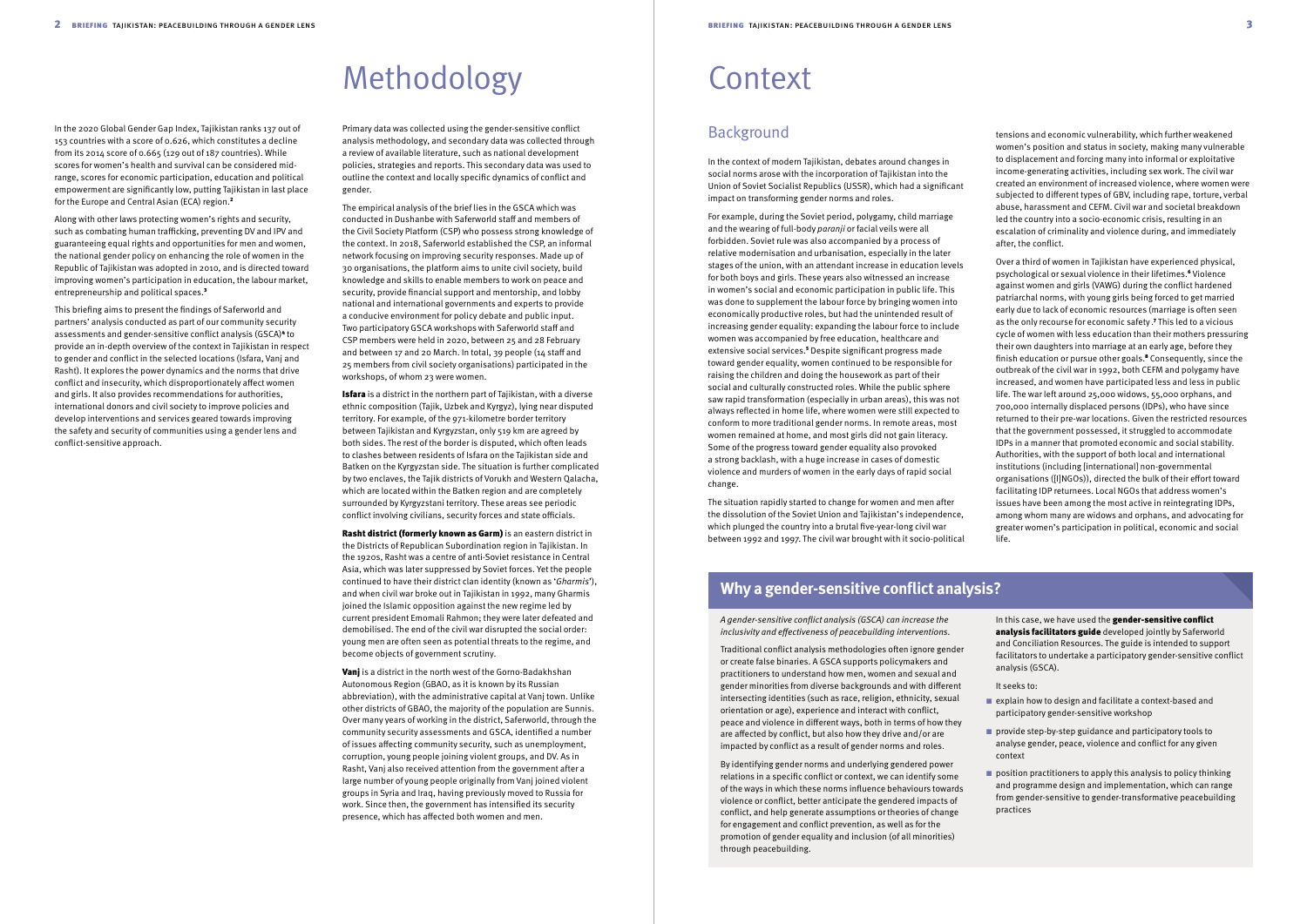vulnerability, as well as vulnerability to eviction, which often results in women's dependence on their husband's extended family. This can lead to DV from these relatives (both women and men) who may see themselves on top of a hierarchy. The lack of a comprehensive, adequate and functioning social security system worsens the situation: with no safety net for single, widowed and abandoned women, these women have no choice but to be dependent on their family.

Key decisions and expectations are made by men. Gendered expectations for men are also rigid: if a man is not able to fulfil his expected role he will lose the respect of his family, friends and wider society. This can also decrease his voice and decisionmaking power within the home and his circle of influence, and can also lead to him being reprimanded and verbally abused by his wife for not earning enough. Where a woman is unable to fulfil gendered societal expectations, she may be socially excluded in society, will lose the respect of her relatives, be forced out of her home, and might experience physical and psychological violence from her husband, his family and/or other relatives. No one spoke openly about sexual violence; DV is seen as normal within a marriage and it is likely that the subject is therefore not discussed. The biggest fear for women as highlighted during the workshop is 'the fear of being left alone with the children', because many women do not have skills, education and experience to work beyond the household and find a place to live. This can put her and her children at risk of social exclusion and poverty. Acceptance of gender norms that drive inequality has increased due to the rise of conservative Islamic interpretations and practices, especially in rural areas, since Tajikistan's independence in 1991.<sup>14</sup>

### $\epsilon$

**The biggest fear for women as highlighted during the workshop is 'the fear of being left alone with the children', because many women do not have the skills, education and experience to work beyond the household and find a place to live.**

#### 99

During the civil war, with many men away fighting and with poverty increasing, there was a change in gender roles. Women began carrying out roles traditionally performed by men, such as protecting children, getting jobs and in some cases, migrating for work. On top of this, women still had to perform their traditional domestic duties, which meant that they undertook both paid andunpaid work. Most women only had access to precarious, informal and low-paid work, with men still holding the more formal, stable and better-paid jobs. While this was due in part to a poorly performing job market, it is also true that women have a hard time accessing such a male-dominated sphere. This is still the case even if the economy has picked up since the end of the civil war, particularly when it comes to higher-qualified positions and decision-making related jobs. Despite the lived experiences of negative impacts of patriarchal norms on women themselves, women continue to pass them down onto children, especially girls, and enforce them on future daughters-in-law. Contrary to the assumption that most women who have themselves experienced many hardships due to rigid gender norms would want to treat their daughters-in-law or daughters differently and provide more opportunities for them, in fact the opposite often happens. Mothers' fears that their daughters will face persecution, and the custom among mothers-in-law to exercise authority over their daughters-in-law, result in norms being passed down within families.

# Gendered impacts and drivers of conflict and violence

Another factor, observed for example in Chorkuh village in Isfara, is early marriage. Stemming from long-established customs whereby boys and girls are betrothed as children, early marriage keeps girls in the home and away from places of education. This tradition, called 'gakhvorabakh' (meaning 'commitment from the cradle') is practised in Isfara and in other districts, and was discreetly maintained during the Soviet period. Girls are promised in marriage, usually at the age of 12 or 13 but sometimes at birth, to acquaintances or the sons of distant relatives.<sup>16</sup> In such cases, girls usually agree with their parents' choice, despite not knowing or seeing their future husband. As noted by one of the participants of the workshop, "girls are raised with the idea that the main purpose of their life is a successful marriage and giving birth to children. As the girls grow, they see their primary purpose as a wife, and do not take school seriously". According to the Head of the Department of the Committee of Women and Family Affairs, of the 661 schoolgirls in Surkh, Isfara in 2020, 200 were already engaged as arranged by their parents.

### $\epsilon$

The **distribution of roles** across all the selected locations was similar: a 'real man' was characterised as courageous, physically strong, brave; the breadwinner, decision-maker and problemsolver in the family and in society. Women are responsible for unpaid housework (such as preparing food, cleaning or sewing) and the care and wellbeing of household members, which usually includes extended family members, including in-laws. Women are expected to be 'good' wives by being outwardly presentable in both dress and manner (submissive, obedient and quiet), upholding the family's honour, serving her husband and respecting his family. There were also physical expectations for women – for example, she had to be 'good-looking' and wear traditional clothes. To be educated was identified as an unnecessary attribute for women in rural areas, as there were no familial and societal expectations for women to earn an income. Men are responsible for managing activities in the society (earning money, paying for bills, solving problems, contributing to political affairs), and women are responsible for coordinating the activities within the household – with the consent of men. Women also undertake small-scale economic activities and subsistence farming activities, including animal husbandry, growing vegetables in kitchen gardens, and some more physically demanding activities, like mowing the grass – tasks they usually share with their husbands.

**Girls are raised with the idea that the main purpose of their life is a successful marriage and giving birth to children. As the girls grow, they see their primary purpose as a wife, and do not take school seriously.**



Tajikistan remains the poorest country among the post-Soviet republics. Even though the country has made slow progress since the civil war, the economy remains volatile and heavily dependent on remittances sent by those working abroad – usually men who have migrated to Russia. In 2008, 33 per cent of the economically active population were sending remittances from abroad, accounting for 50 per cent of GDP, making Tajikistan the most remittance-dependent country in the world at the time.<sup>9</sup> By 2019 this proportion had decreased to 29 per cent of GDP,<sup>10</sup> but Tajikistan still remains one of the most remittance-dependent countries in the world. The gender pay gap is wide, with men's wages on average 30 per cent higher than women's; this rises to 50 per cent in rural areas.<sup>11</sup>

The main governmental body responsible for implementing gender policy and promoting gender equality is the Committee for Women's and Family Affairs.12 Much of their work on gender tends to focus on the most immediate and symptomatic issues, such as DV and family reconciliation, with less attention paid to the underlying negative gender and social norms that lead to such problems. While interventions to address GBV are crucial, it is also important to understand and address the gender inequalities in women's participation in the socio-economic and political spheres, and to tackle the gender norms, biases and expectations preventing women from accessing these spaces. Compounding the problem, gender is not being treated seriously enough across ministries and governmental departments. While other ministries have programmes on gender equality, many of these are not unified and/or coordinated across government. Government policies do not take a comprehensive intersectional approach, considering the multiple ways that systems of power such as ethnicity, race, age, socio-economic status, religion, disability, sexual orientation or geographic location interact with gender to shape how different people are affected by conflict and engage in peacebuilding and political processes and decisions.<sup>13</sup>

#### Gender roles and norms

In cases where men have migrated, women take over all of the work related to animal husbandry, farming and growing vegetables. Widows and women whose husbands have migrated and/or who have been abandoned face heightened economic



# Inside the home

### Inequality in education and early marriage

The enrolment of women in secondary and higher education (university), particularly in rural areas, is significantly lower than that of men – only 37 per cent of women attend university and, among those who do, few work outside the home after graduation.15 This is in line with gender norms that expect men to be the sole income providers, whereas women are expected to perform household tasks (which are not considered a form of work). Such tendencies only reinforce the patriarchal attitudes within families that diminish women's autonomy and control over decision making, and which also enable violence against women. This is particularly the case for women who are less educated. Even though by law all children must attend school until  $9<sup>th</sup>$  grade (15–16 years old), girls often drop out of school earlier. One of the participants of the workshop highlighted that girls often drop out and join vocational schools; even if they had gone on to higher education, there would be no jobs for them after graduation. Vocational skills training for girls is usually very gendered, consisting of activities like cooking, sewing and sometimes nursing – to take care of older relatives. Many parents therefore don't see girls' education as meaningful or worthwhile. This can cause tensions between parents and daughters, many of whom would like to receive an education.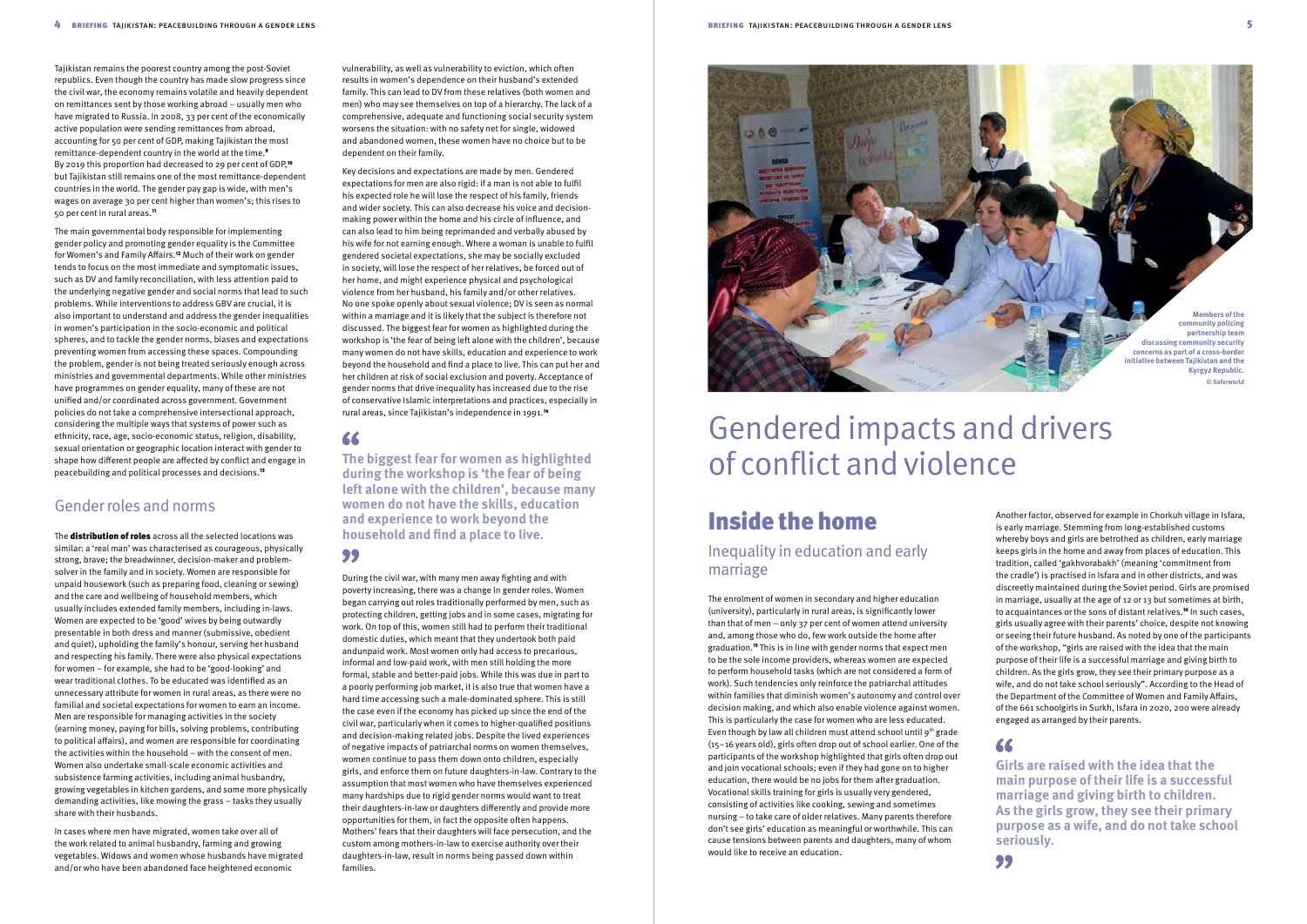fines levied amounted to 1.3 million somoni;18 as well as policing early marriages, the law also holds parents responsible for their children's truancy and being out late at night, among other behaviours.

The results of the GCSA in Vanj and Rasht are very similar to those in Isfara. Gender inequality is perpetuated by strong conservative patriarchal norms, where the man is designated as the breadwinner and absolute decision-maker. The role of women is, by contrast, to bear children and look after the home. As a result, CEFM is widespread, resulting in education for girls and young women being deprioritised. Consequently, young girls fall into the lowest level of social and household hierarchies. In this hierarchy, the top spots are occupied by the older generation (predominantly men and some mothers-in-law), who establish and reinforce gender norms in the family and identify rules and behaviours. This leads to young girls having very low confidence, limited access to employment, and little say in their lives, particularly in the household and in society. In addition, they become fully dependent on their husbands, and have few options other than to justify and/or tolerate violence inflicted on them by their husbands and parents-in-law, all of which can result in lifelong low self-esteem and poor mental health. As seen in Isfara, this results in an increased number of divorces, especially among the young – usually initiated by the husband.

> As shown above, Tajikistan's economy is highly dependent on remittances, which make up more than 25 per cent of its GDP.<sup>25</sup> It is worth noting that labour migrants are predominantly men, which reinforces the economic dependence of women and girls on men and has increased women's workload in the household, as they remain alone with their children. In many cases the mother and her children face violence from the extended family of her husband, or end up abandoned. For others, husbands don't return and remain in Russia. It is not uncommon for men to stay in Russia permanently, where they sometimes marry someone else and stop providing financial support to their families in Tajikistan, leaving women to run the household completely. For example, in 2009 there were 300,000 households where the man had decided to stay abroad. 70 per cent of those cases involved women with children;26 being left with no income, they were forced to go out and look for jobs – mostly informal or exploitative jobs – to feed their children and find temporary shelter, while at the same time taking care of the household. As a result, the highest risk of poverty in Tajikistan is in households headed by women with children, accounting for 20.9 per cent of households in 2017, according to World Bank data.<sup>27, 28</sup>

committed by the husband and his relatives. According to one of the participants of the GSCA, "such behaviour is justified by two main narratives in the society: [the] **societal narrative** which envisages women to be [a] tolerant and submissive wife, and from men to always listen to his parents and not contradict their view, and [the] **public narrative** which emphasises the importance of family values and family unity, advocated by respective government bodies". These bodies include those responsible for the implementation of the Beijing Declaration and Platform for Action.22 The agencies which are responsible for the prevention of family violence and 'strengthen[ing] family ties' place a stronger emphasis on keeping the family unit together than they do on the protection of victims.23 Such narratives are commonplace from the national to the local level. Often their responses focus on the "reconciliation of families, preventing divorce, keeping the family together – even if the woman is in danger", as stated by another member from a civil society organisation during the workshop. However, such frameworks put women and children at risk and further perpetuate and promote violence in the family.

Some progress has been made in building the capacity of police officers to provide services to the survivors and victims of DV but more needs to be done at the national level.

# Outside the home

#### Economic inequality

In a country with a high rate of poverty, women's access to education, resources, microcredit, social protection and incomegenerating activities is more limited than men's, predominantly due to gender norms that assume that men are the main breadwinners. The data on the gender pay gap is telling: in 2011 (the latest year for which there is data) there was a 51 per cent difference – the highest among Central Asian countries (for example, Kazakhstan had 34 per cent and Kyrgyzstan 24.6 per cent).24 This leaves the majority of women very vulnerable if they need to look for a job. Women are usually only able to secure work in the informal sector or in low-paid jobs, principally in agriculture (84 per cent) and, to a lesser extent, in healthcare and education. This is largely because 72.5 per cent of women in employment are unskilled; and after getting married fully occupy themselves with household work and raising children.

Gender norms in these communities mean that girls who are not engaged until 11th grade (17–18 years) are looked down upon with pity and disapproval by community members. As a result, and encouraged by their parents, most girls stop going to school when they reach  $7<sup>th</sup>-8<sup>th</sup>$  grade (13–15 years), which severely compromises their prospects of finding a job outside their home and results in their being economically dependent on their parents first and then on their husbands. In addition, early marriages often lead to adolescent pregnancies, which are associated with high levels of maternal and child mortality. After a break-up, it is common for women to have sole responsibility for their children, with men often wanting nothing to do with raising them.

Similar issues were also observed in the Rasht valley. For example, a survey conducted by the Asian Development Bank of 1,300 women and girls across the Rasht valley demonstrated that 80 per cent have no knowledge of their basic rights. Moreover, almost 50 per cent of the respondents thought that the 'nikkah', a purely religious marriage ceremony, is sufficient for marriage.<sup>17</sup> Their marriages not officially recognised, women who are later abandoned have little or no resource to take care of themselves and their children. This is particularly the case in rural areas where low levels of education play a significant role. In 2011, Tajikistan adopted a law 'On Parents' responsibility for Children's Upbringing and Education'. As a result, in 2017, 16,000 charges were drawn up against parents who violated the law and the total

## Domestic violence and intimate partner violence

According to a Human Rights Watch report, 'violence against women in Tajikistan is pervasive, although exact figures do not exist due to underreporting, the lack of a government-organised system of data collection, and a lack of disaggregated data designating the relationship of the perpetrator to the victim'.<sup>19</sup> Certain government agencies, including the Ministry of Internal Affairs, the Office of the President of Tajikistan and the Committee of Women and Family Affairs, along with a number of civil society organisations, each track their own statistics. This leaves room for the data to be contested and makes it difficult to have accurate data on survivors and victims of DV and to use data to design and implement programmes to combat DV. However, according to the 2017 Demographic and Health Survey of Tajikistan, 31 per cent of married or formerly married women and girls reported having experienced physical, sexual or emotional violence by a spouse or partner and 80 per cent of women respondents said that they were subject to psychological violence in the family.<sup>20</sup> Similarly, the community security assessments and GSCA carried out by Saferworld show that DV is prevalent across the whole country, including in the three selected locations.

As one participant of the GSCA workshop from Rasht remarked, women in rural areas have limited knowledge of services, including healthcare and legal services, which in their turn have limited resources to support survivors of violence. If women approach their neighbourhood police officers and ask for support, the police usually recommend resolving the issue with their husbands as they see it as an internal family matter – an idea shared by many in Tajikistan, including service-providers (as noted by one representative of a civil society organisation during a workshop). Sometimes the police might issue a protection order, but the majority of women refuse as that would complicate their circumstances even more and put them at risk of stigmatisation or retaliation from the husband and his family. Where they do seek a protection order, they often encounter delays and costly fees in the court. The protection orders are not adequate for many women, particularly in rural areas, as many women survivors do not have anywhere to stay other than their marital homes. In many cases husbands force women to withdraw the complaint. As a result, most survivors do not report. The Demographic and Health Survey found that three in four women neither sought help nor told anyone about the violence they had suffered.21 One participant also highlighted that there are very few shelters where victims of DV could receive support and temporary housing. Often, when young girls cannot find help, they commit suicide. Such cases have significantly increased, as reported in the media in the recent years.

#### 66

**If women approach their neighbourhood police officers and ask for support, the police usually recommend resolving the issue with their husbands as they see it as an internal family matter**

#### 99

If there are tensions or violence between family members, society directs the bulk of its efforts towards the reunification of the family, as dictated by social norms. These actions put a lot of pressure on women, who are supposed to 'tolerate' DV

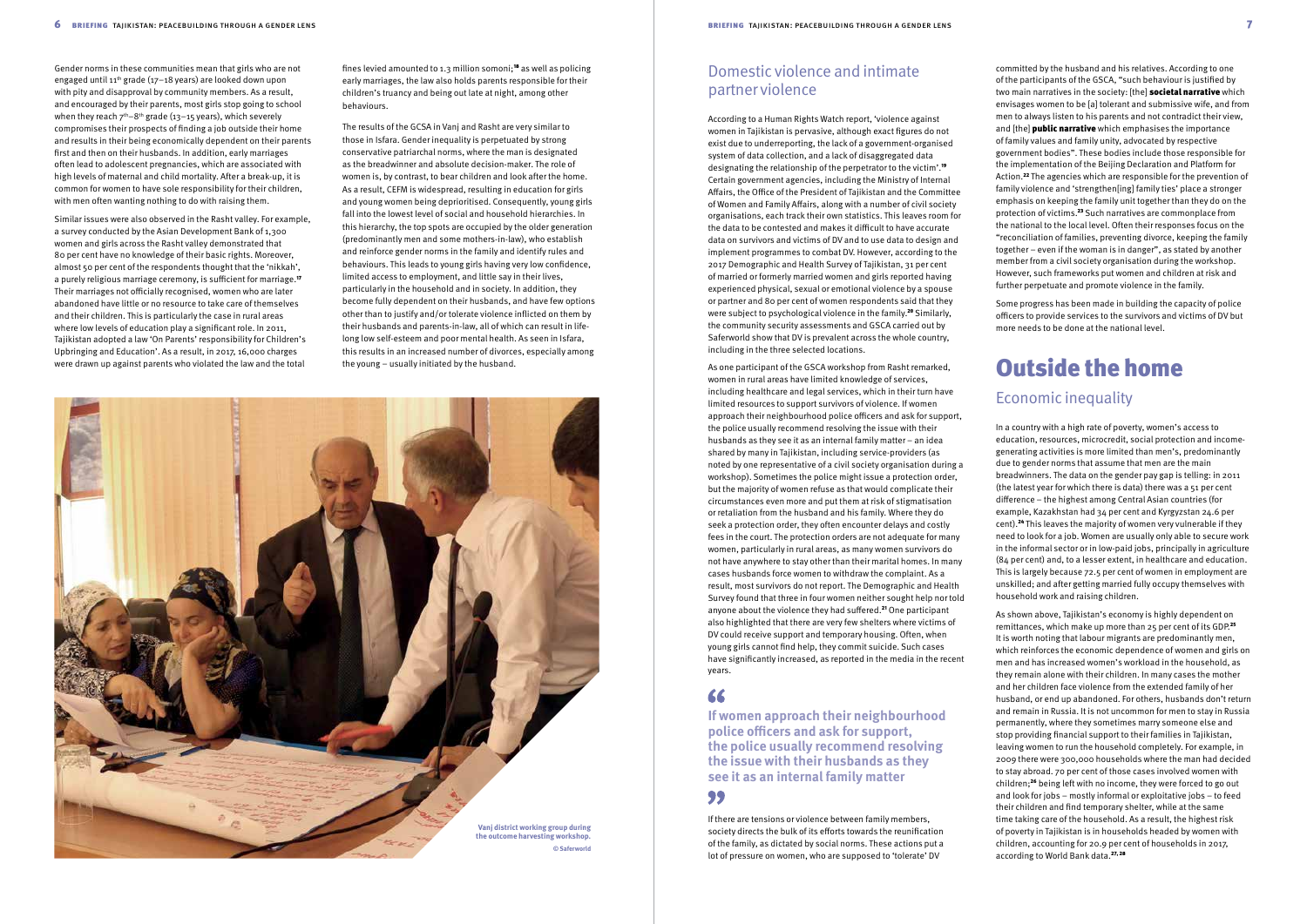# Recommendations

- $\blacksquare$  Increase coordination amongst government bodies on GBV response, strengthen GBV services, including in remote and rural areas, and ensure that local authorities and service providers, including, police and medical personnel, are adequately trained on the law and gender.
- $\blacksquare$  Revise and amend laws, policies and guidance pertaining to GBV, including the National Law on the Prevention of Violence in the Family 2013, to enhance women and girls' access to justice and so that justice delivery is survivor- and victim-centred.
- $\blacksquare$  Enhance women's access to formal jobs through skills development programmes, and provide economic support to access programmes of higher education, while increasing social and financial support to alleviate their caring responsibilities, particularly for women who are the heads of their households.
- Local government and law enforcement agencies should engage with communities in border areas, including with activists, women and youth groups, to support long-term de-escalation and peacebuilding, and implement gender- and youth-responsive programmes, including on employability skills.
- $\blacksquare$  Develop programmes to support girls to complete higher education, including working with families to sensitise and incentivise parents to keep girls in school and enable girls to pursue higher education opportunities.
- Conduct participatory, gender-sensitive conflict analysis to understand the gender drivers and impacts of conflict in Tajikistan overall and in specific regions, and undertake meaningful public consultation, including with women's rights organisations (WROs), women activists and gender experts, to inform and shape national action plans, public programmes, and laws and policies.
- Develop and roll out ongoing (not one-off) gender- and conflictsensitive training, with support from WROs, to government officials at all levels, including those at local government, as well as senior/high-level officials. Enhance women's participation and decision-making in public institutions, take affirmative action to increase the number of women elected representatives, and support women elected representatives to carry out their roles and responsibilities.

Based on the result of our research, and of the GSCA workshop, there is a strong need for national authorities, international organisations and civil society to make the necessary changes to ensure that all levels of programming and policy are at least gender sensitive and ideally gender transformative, to allow for a more sustainable peace that fosters gender equality.

### National authorities

# Lack of women's political participation

As a result of our GCSA, we found that **competition and clashes** near the border between Isfara and Batken provoke violence and worsen harmful gender norms. Roles and power dynamics in both locations are strongly rooted in patriarchal norms. These norms are amplified by toxic masculinities which, in framing men as the protectors and breadwinners, lead to a readiness to use violence in the case of clashes. This is evidenced by at least a dozen clashes between Tajiks and Kyrgyz between 2019 and 2020,<sup>36</sup> with the most severe in April 2021, when over 50 people were killed and hundreds more injured within the span of a few days. About 58,000 people on both sides left their homes or were evacuated. In addition, dozens of houses and schools were destroyed.<sup>37</sup> The violence was the worst cross-border military conflict in Central Asia in many years.

These clashes escalated upon orders received by border troops from the central government, which is a male-dominated institution. Over the years (since the collapse of the USSR), the central authorities of Tajikistan and Kyrgyzstan have blamed each other for destabilising the situation.<sup>38</sup> This has fuelled conflict and

Another important factor to consider is women's participation in decision making at the public and political levels. Even though Tajikistan has ratified international commitments on women's political representation, including the 1979 Convention on the Elimination of All Forms of Discrimination against Women,29 the Beijing Platform for Action<sup>30</sup> and the Sustainable Development Goals (SDGs),31 in practice we see that the situation has not significantly changed. Despite seeing a slow increase in women's representation in parliaments, which grew from 3 per cent in 1995 to 24 per cent in 2020,<sup>32</sup> the political space continues to be dominated by men. Only two ministries are led by a woman (the Minister of Labor, Migration and Public Employment, and the Minister of Culture), and one deputy prime minister is a woman. Unlike neighbouring countries including Afghanistan, Kyrgyzstan and Uzbekistan, which have established quotas for women in parliament of 25–30 per cent, Tajikistan lacks such targets. At the municipal level, women's inclusion in public office is even lower. On average across Tajikistan, the share of women deputy heads at the *jamoats* level (a community-level administrative role) is 15 per cent, while the average for township<sup>33</sup> representation at the municipal level ranges from 13 per cent in the District of the Republic Subordination to 21 per cent in the Gorno-Badakhshan Autonomous region.34 Despite the general numbers being higher than in other contexts, the role of deputy heads in this context is best compared with the role of assistant, meaning they lack meaningful decision-making power and autonomy. Consequently, the increase in number of women deputy leaders fails to ensure that women's needs are considered and integrated into developing government policies or strategies. In addition to a lack of measures for supporting women's political participation, gender stereotypes that discourage political participation continue to be perpetuated. As highlighted above, putting women in a subordinate position compared to men prevents women from playing more meaningful and active roles in the public sphere and achieving connections and social capital for running for election and promoting their careers.<sup>35</sup> This is amplified by the masculine/ patriarchal norm at the family and community levels, where often instead of support they face additional discouragement or stigmatisation.

### Inter-communal violence

created inflammatory narratives to maintain power or the status quo. Factors such as unfair distribution and access to resources, lack of capacity or unwillingness by the governments to peacefully intervene or cooperate with communities or consider their needs, as well as historical events attached to establishment of borders, have further fuelled conflict. In addition to land disputes, the immediate spark that set off the latest border conflict was a standoff over a water distribution facility. Water is a vital resource in the region, but a scarce one, which makes it a major source of tension and conflict.

Another reason for cross-border conflict is transnational crime, including drug trafficking. Organised criminal groups involved in drug trafficking from both sides deliberately fuel tensions or riots near the border. Many have an interest in ensuring that borders remain unregulated and unstable environments where the state's presence is less entrenched, to ensure the continued flow of goods. When it comes to discussing ways to address the causes of the issues, national authorities and law enforcement agencies give little to no space for voices of the local population, particularly women.

Conflict and insecurity have affected men and women differently. In response to some of the sources of tensions and conflicts highlighted above, men are expected to exhibit the stereotypically masculine traits of aggression and bravery. In addition, due to the difficulties they face in accessing income-generating activities to fulfil their masculine roles as breadwinners, young men also join criminal groups – in part to get money, but also to reassert their masculinity. The government sees such young men as potential threats to their traditional ideas of power and order so it subjects them to increased scrutiny and surveillance, reinforcing their feelings of frustration.

With high unemployment, job insecurity and stress affecting men, the pressures of managing household budgets, which usually fall on women, have significantly increased. Water scarcity has also resulted in additional unpaid burdens on women, who have to travel to fetch water. Poor water quality has led to water-borne diseases affecting communities, including women and children,<sup>39</sup> which, coupled with poor health infrastructure, has led to poor long-term health outcomes. Increasing crime has also affected women's mobility, which becomes extremely restricted at times of heightened tensions. Despite women filling the economic void and managing household finances and decisions, women's voices and experiences do not feature in dialogues and decisions on conflict resolution and peacebuilding.

Parties to the conflict are predominantly led by men and those fighting are also most commonly men. Decisions undertaken by the authorities of both countries are usually made by men who do not take into account the impact of conflict on women and girls, or who have a poor understanding of these effects. International organisations and civil society organisations have made attempts to include women's voices through engaging them in dialogue events, trainings and awareness-raising meetings. Yet during times of conflict, women are still forced by their husbands and sons to remain at home and not interfere, because of socially constructed norms and cultural barriers. We also see that women in border communities do not have decision-making roles and are not brought to the table during the negotiations. Furthermore, even women whose husbands have moved abroad for work or who have been abandoned do not make decisions about their sons' participation in the conflict. It is therefore necessary to bring women leaders to peace talks or negotiations. It is worth noting that women can also reinforce harmful gender norms: there are cases of women pressuring men to go and fight in order to fulfil their role of 'protector'; in other words, to 'be a man'.

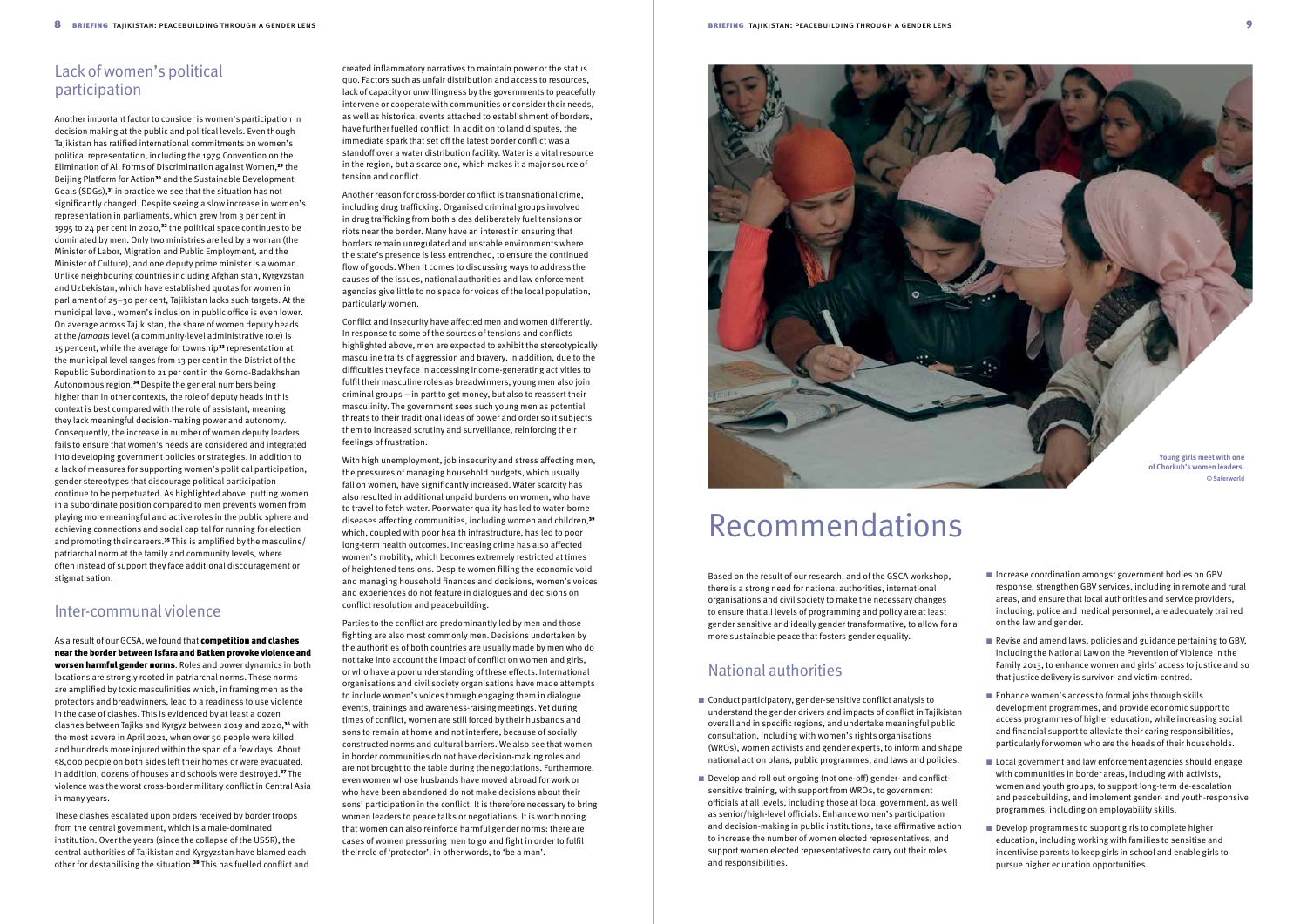#### Notes

- **1** YOUR.TJ (2021), 'Некуда бежать. Нет грантов нет шелтеров для жертв насилия?', January ([https://your.tj/nekuda-bezhat-net-grantov-net-shelterov-dlja](https://your.tj/nekuda-bezhat-net-grantov-net-shelterov-dlja-zhertv-nasilija/)[zhertv-nasilija/](https://your.tj/nekuda-bezhat-net-grantov-net-shelterov-dlja-zhertv-nasilija/))
- **2** World Economic Forum (2020), 'Global Gender Gap Report 2020' [\(http://www3.](http://www3.weforum.org/docs/WEF_GGGR_2020.pdf) [weforum.org/docs/WEF\\_GGGR\\_2020.pdf\)](http://www3.weforum.org/docs/WEF_GGGR_2020.pdf)
- **3** On State Guarantees of Equal Rights for Men and Women and Equal Opportunities for their Implementation ([https://www.wcwonline.org/pdf/lawcompilation/](https://www.wcwonline.org/pdf/lawcompilation/Tajikistan_GE_Law_Revised%20E_Translation.pdf) [Tajikistan\\_GE\\_Law\\_Revised%20E\\_Translation.pdf](https://www.wcwonline.org/pdf/lawcompilation/Tajikistan_GE_Law_Revised%20E_Translation.pdf))
- **4** Saferworld (2020), 'Gender-sensitive conflict analysis: a facilitation guide', October [\(https://www.saferworld.org.uk/resources/publications/1284-gender](https://www.saferworld.org.uk/resources/publications/1284-gender-sensitive-coysis-a-facilitation-guide)[sensitive-coysis-a-facilitation-guide](https://www.saferworld.org.uk/resources/publications/1284-gender-sensitive-coysis-a-facilitation-guide))
- **5** Asian Development Bank (2000), 'Women and Gender Relations in Tajikistan', April ([https://www.adb.org/sites/default/files/institutional-document/32601/women](https://www.adb.org/sites/default/files/institutional-document/32601/women-tajikistan.pdf)[tajikistan.pdf\)](https://www.adb.org/sites/default/files/institutional-document/32601/women-tajikistan.pdf)
- **6** International Alert (2016), 'Zindagii Shoista Living with dignity: Preventing sexual and gender-based violence in Tajikistan', November [\(https://www.international](https://www.international-alert.org/publications/zindagii-shoista-living-dignity-research-repo)[alert.org/publications/zindagii-shoista-living-dignity-research-repo\)](https://www.international-alert.org/publications/zindagii-shoista-living-dignity-research-repo)
- **7** As is evidenced in many countries, CEFM, in fact, leads to increased vulnerability to violence against women and girls and does not necessarily lead to financial stability or physical safety for many young girls and women.
- **8** Asian Development Bank (2016), 'Tajikistan: Country Gender Assessment' ([https://www.adb.org/sites/default/files/institutional-document/185615/](https://www.adb.org/sites/default/files/institutional-document/185615/tajikistan-cga.pdf) [tajikistan-cga.pdf](https://www.adb.org/sites/default/files/institutional-document/185615/tajikistan-cga.pdf))
- **9** United Nations Development Programme (UNDP), 'About Tajikistan' ([https://www.tj.undp.org/content/tajikistan/en/home/countryinfo.html\)](https://www.tj.undp.org/content/tajikistan/en/home/countryinfo.html) **10** World Bank, 'Personal remittances, received (% of GDP) – Tajikistan'
- ([https://data.worldbank.org/indicator/BX.TRF.PWKR.DT.GD.ZS?locations=TJ\)](https://data.worldbank.org/indicator/BX.TRF.PWKR.DT.GD.ZS?locations=TJ) **11** United Nations Economic and Social Committee for Asia and the Pacific (2018), 'Examining women's economic empowerment in SPECA countries', 23 April ([https://unece.org/fileadmin/DAM/Gender/SPECA\\_WG\\_Gender/Meetings/2018/](https://unece.org/fileadmin/DAM/Gender/SPECA_WG_Gender/Meetings/2018/Background_paper-Women_s_economic_empowerment_EN.pdf)
- [Background\\_paper-Women\\_s\\_economic\\_empowerment\\_EN.pdf\)](https://unece.org/fileadmin/DAM/Gender/SPECA_WG_Gender/Meetings/2018/Background_paper-Women_s_economic_empowerment_EN.pdf) **12** Asian Development Bank (2016), 'Tajikistan: Country Gender Assessment' ([https://www.adb.org/sites/default/files/institutional-document/185615/](https://www.adb.org/sites/default/files/institutional-document/185615/tajikistan-cga.pdf) [tajikistan-cga.pdf](https://www.adb.org/sites/default/files/institutional-document/185615/tajikistan-cga.pdf))
- **13** Saferworld (2020), op. cit.
- **14** International Partnership for Human Rights (IPHR) (2017), 'Domestic violence in Tajikistan: Time to right the wrongs', March ([https://iphronline.org/wp-content/](https://iphronline.org/wp-content/uploads/2017/03/ENG-Domestic-violence-in-Taj-March-2017.pdf) [uploads/2017/03/ENG-Domestic-violence-in-Taj-March-2017.pdf](https://iphronline.org/wp-content/uploads/2017/03/ENG-Domestic-violence-in-Taj-March-2017.pdf))
- **15** HRW analysis of dv in tajikistna.pdf
- **16** Central Asian Bureau for Analytical Reporting (2018), 'Tajikistan: Early Engagements Warp Girls' Lives', 19 December ([https://cabar.asia/en/](https://cabar.asia/en/tajikistan-early-engagements-warp-girls-lives) [tajikistan-early-engagements-warp-girls-lives\)](https://cabar.asia/en/tajikistan-early-engagements-warp-girls-lives)
- **17** Asian Development Bank (2016), 'Tajikistan: Country Gender Assessment' ([https://www.adb.org/sites/default/files/institutional-document/185615/](https://www.adb.org/sites/default/files/institutional-document/185615/tajikistan-cga.pdf) [tajikistan-cga.pdf](https://www.adb.org/sites/default/files/institutional-document/185615/tajikistan-cga.pdf))
- **19** Human Rights Watch (2019), '"Violence with Every Step": Weak State Response to Domestic Violence in Tajikistan', 19 September [\(https://www.hrw.org/report/2019/](https://www.hrw.org/report/2019/09/19/violence-every-step/weak-state-response-domestic-violence-tajikistan) [09/19/violence-every-step/weak-state-response-domestic-violence-tajikistan](https://www.hrw.org/report/2019/09/19/violence-every-step/weak-state-response-domestic-violence-tajikistan))
- **20** UNDP (2019), 'Strengthening Community Security and Prevention of Violence against women in Tajikistan', Tajikistan Project Document, 28 February ([https://info.undp.org/docs/pdc/Documents/TJK/ProjectDocument\\_CSDV\\_450K\\_](https://info.undp.org/docs/pdc/Documents/TJK/ProjectDocument_CSDV_450K_latest.pdf) [latest.pdf](https://info.undp.org/docs/pdc/Documents/TJK/ProjectDocument_CSDV_450K_latest.pdf))
- Conduct participatory, gender-sensitive conflict analysis to understand the gender drivers and impacts of conflict in Tajikistan overall and in specific regions, to inform and shape programmes and advocacy initiatives.
- $\blacksquare$  Meaningfully embed gender equality within project design, implementation and monitoring, including through ongoing (and not ad-hoc) meaningful consultations with women in communities.
- $\blacksquare$  Create and/or strengthen multi-stakeholder coordination platforms, comprising CSOs, NGOs, authorities in Tajikistan, INGOs and other stakeholders (such as the government of Kyrgyzstan), to improve coordination and collaboration between these groups and avoid duplication of programmes.
- n Advocate to government and, where possible, facilitate the equal and meaningful participation of women and WROs in political decision-making spaces, as well as in all public institutions.
- $\blacksquare$  Conduct advocacy with authorities, policy makers and security agencies to ensure that donor-funded government programmes and joint programming adequately embed a gender lens at all levels and contribute to gender-transformative outcomes.
- Work with WROs and CSOs to raise awareness amongst men on harmful gender norms and masculinities, which have the potential to fuel conflict and violence, including GBV.
- $\blacksquare$  Adopt a partnership approach that is based on the principles of solidarity and accompaniment, by building mutual, equal, respectful and committed partnerships with WROs/CSOs and focusing on strengthening each organisation's capacities, giving up space for WROs/CSOs to lead the change they and the communities they work with want to see.
- $\blacksquare$  Prioritise and fund WROs to deliver comprehensive programming and advocate to government to improve laws, policies and their implementation.
- Work with women activists, CSOs and WROs to promote women's economic empowerment and advocate for the government to increase support to single and abandoned women, widows and women heads of household.
- **21** USAID Demographic and Health Surveys (2018), 'Tajikistan', November [\(https://dhsprogram.com/publications/publication-fr341-dhs-final-reports.cfm\)](https://dhsprogram.com/publications/publication-fr341-dhs-final-reports.cfm)
- **22** United Nations Economic Commission for Europe (UNECE) (2020), 'National Review of the Republic of Tajikistan on the Implementation of the Beijing Declaration and Platform for Action (1995) within the scope of implementation of the 2030 Sustainable Development Agenda and the outcomes of the twenty-third special session of the General Assembly (2000) in the context of the twenty-fifth anniversary in 2020 of the Fourth World Conference on Women and the adoption of the Beijing Declaration and Platform for Action' [\(https://unece.org/fileadmin/](https://unece.org/fileadmin/DAM/Gender/Beijing_20/Tajikistan_ENG.pdf) [DAM/Gender/Beijing\\_20/Tajikistan\\_ENG.pdf](https://unece.org/fileadmin/DAM/Gender/Beijing_20/Tajikistan_ENG.pdf))
- **23** Human Rights Watch (2019), op. cit.
- **24** United Nations Economic and Social Committee for Asia and the Pacific (2018), 'Examining women's economic empowerment in SPECA countries', 23 April [\(https://unece.org/fileadmin/DAM/Gender/SPECA\\_WG\\_Gender/Meetings/2018/](https://unece.org/fileadmin/DAM/Gender/SPECA_WG_Gender/Meetings/2018/Background_paper-Women_s_economic_empowerment_EN.pdf) [Background\\_paper-Women\\_s\\_economic\\_empowerment\\_EN.pdf\)](https://unece.org/fileadmin/DAM/Gender/SPECA_WG_Gender/Meetings/2018/Background_paper-Women_s_economic_empowerment_EN.pdf)
- **25** World Bank, op. cit.
- **26** UN Women, 'Tajikistan' [\(https://eca.unwomen.org/en/where-we-are/tajikistan](https://eca.unwomen.org/en/where-we-are/tajikistan)) **27** Ibid.
- **28** World Bank, op. cit.
- **29** UN Office of the High Commissioner for Human Rights (OHCHR) (1979), 'Convention on the Elimination of All Forms of Discrimination against Women New York, 18 December 1979', 18 December [\(https://www.ohchr.org/en/](https://www.ohchr.org/en/professionalinterest/pages/cedaw.aspx) [professionalinterest/pages/cedaw.aspx\)](https://www.ohchr.org/en/professionalinterest/pages/cedaw.aspx)
- **30** UN Women (1995), 'Beijing Declaration and Platform for Action' [\(https://beijing20.](https://beijing20.unwomen.org/~/media/headquarters/attachments/sections/csw/pfa_e_final_web.pdf) [unwomen.org/~/media/headquarters/attachments/sections/csw/pfa\\_e\\_final\\_](https://beijing20.unwomen.org/~/media/headquarters/attachments/sections/csw/pfa_e_final_web.pdf) [web.pdf](https://beijing20.unwomen.org/~/media/headquarters/attachments/sections/csw/pfa_e_final_web.pdf))
- **31** United Nations, 'The 17 Goals' (https://sdgs.un.org/goals)
- **32** Radio Free Europe (2020), 'Число женщин в парламенте растет, но "у политики по-прежнему мужское лицо"', 8 March [\(https://rus.ozodi.org/a/30475728.html](https://rus.ozodi.org/a/30475728.html)) **33** Ibid.
- **34** UNDP, UN Women (2017), 'Women's representation in local government in Tajikistan', June [\(https://www2.unwomen.org/-/media/field%20office%20](https://www2.unwomen.org/-/media/field%20office%20eca/attachments/publications/country/tajikistan/women-representation%20undp%20un%20women%20brochure%20june%202017%20english%20version.pdf?la=en&vs=4543) [eca/attachments/publications/country/tajikistan/women-representation%20](https://www2.unwomen.org/-/media/field%20office%20eca/attachments/publications/country/tajikistan/women-representation%20undp%20un%20women%20brochure%20june%202017%20english%20version.pdf?la=en&vs=4543) [undp%20un%20women%20brochure%20june%202017%20english%20version.](https://www2.unwomen.org/-/media/field%20office%20eca/attachments/publications/country/tajikistan/women-representation%20undp%20un%20women%20brochure%20june%202017%20english%20version.pdf?la=en&vs=4543) [pdf?la=en&vs=4543\)](https://www2.unwomen.org/-/media/field%20office%20eca/attachments/publications/country/tajikistan/women-representation%20undp%20un%20women%20brochure%20june%202017%20english%20version.pdf?la=en&vs=4543)
- **35** Foreign Policy Centre (2021), 'Low women's political participation in Tajikistan: Will the anti-discrimination law be a solution?', 17 May [\(https://fpc.org.uk/low-](https://fpc.org.uk/low-womens-political-participation-in-tajikistan-will-the-anti-discrimination-law-be-a-solution/)[womens-political-participation-in-tajikistan-will-the-anti-discrimination-law-be-a](https://fpc.org.uk/low-womens-political-participation-in-tajikistan-will-the-anti-discrimination-law-be-a-solution/)[solution/\)](https://fpc.org.uk/low-womens-political-participation-in-tajikistan-will-the-anti-discrimination-law-be-a-solution/)
- **36** *Eurasianet* (2019), 'Four killed in Tajikistan-Kyrgyzstan border clash', 17 September [\(https://eurasianet.org/four-killed-in-tajikistan-kyrgyzstan-border-clash](https://eurasianet.org/four-killed-in-tajikistan-kyrgyzstan-border-clash))
- **37** Sultanalieva S, Williamson H (2021), 'After Kyrgyzstan-Tajikistan Border Conflict, Time For a Human Rights Agenda', 21 May ([https://www.hrw.org/news/2021/05/](https://www.hrw.org/news/2021/05/21/after-kyrgyzstan-tajikistan-border-conflict-time-human-rights-agenda) [21/after-kyrgyzstan-tajikistan-border-conflict-time-human-rights-agenda\)](https://www.hrw.org/news/2021/05/21/after-kyrgyzstan-tajikistan-border-conflict-time-human-rights-agenda)
- **38** Radio Free Europe (2020), 'Tajikistan Accuses Kyrgyzstan Of 'Destabilizing' Border Situation After Another Shooting', 28 May ([https://www.rferl.org/a/](https://www.rferl.org/a/tajikistan-accuses-kyrgyzstan-of-destabilizing-border-situation-after-another-shooting/30640211.html) [tajikistan-accuses-kyrgyzstan-of-destabilizing-border-situation-after-another](https://www.rferl.org/a/tajikistan-accuses-kyrgyzstan-of-destabilizing-border-situation-after-another-shooting/30640211.html)[shooting/30640211.html](https://www.rferl.org/a/tajikistan-accuses-kyrgyzstan-of-destabilizing-border-situation-after-another-shooting/30640211.html))
- **39** UN Women (2017), 'Women's human insecurities across the Tajik-Kyrgyz borders: An assessment and recommendations by women activists' [\(https://www2.](https://www2.unwomen.org/-/media/field%20office%20eca/attachments/publications/country/tajikistan/womens%20human%20insecurities%20across%20tajikkyrgyz%20borders.pdf?la=en&vs=634) [unwomen.org/-/media/field%20office%20eca/attachments/publications/](https://www2.unwomen.org/-/media/field%20office%20eca/attachments/publications/country/tajikistan/womens%20human%20insecurities%20across%20tajikkyrgyz%20borders.pdf?la=en&vs=634) [country/tajikistan/womens%20human%20insecurities%20across%20](https://www2.unwomen.org/-/media/field%20office%20eca/attachments/publications/country/tajikistan/womens%20human%20insecurities%20across%20tajikkyrgyz%20borders.pdf?la=en&vs=634) [tajikkyrgyz%20borders.pdf?la=en&vs=634](https://www2.unwomen.org/-/media/field%20office%20eca/attachments/publications/country/tajikistan/womens%20human%20insecurities%20across%20tajikkyrgyz%20borders.pdf?la=en&vs=634))
- Raise awareness among communities, including through partnership with youth groups, of harmful gender norms, gender roles and their impact on conflict.
- $\blacksquare$  Engage and intensify work with prominent and influential religious leaders who are (or can act as) gender equality advocates and support them to help prevent CEFM.
- n Support the establishment of gender-balanced, intergenerational platforms, including women-only ones and ones where women and girls lead, where people from different generations come together to share their concerns and transform conservative norms.
- $\blacksquare$  Raise awareness about the conflict-sensitive gender analysis findings and advocate for a more comprehensive approach toward unpacking the issue of gender in conflict. When working with communities and authorities, depart from the traditional approach of gender programming with a DV lens toward programmes focusing on gender equality and gender empowerment.
- $\blacksquare$  Work with women activists and WROs to conduct community awareness campaigns about harmful gender norms using radio, TV, community dialogue and theatre.
- $\blacksquare$  Invest in scaled-up, gender-sensitive conflict analysis at all stages of needs assessments carried out as part of planned projects, including through the use of Saferworld toolkits and guidelines, or those produced by other organisations that specialise in gendersensitive analysis of conflict. These analyses should provide further insights into locally specific contexts, especially those not covered in other analyses, and should help feed into greater understanding of gender and conflict dynamics across the country.

# International organisations

#### Civil society